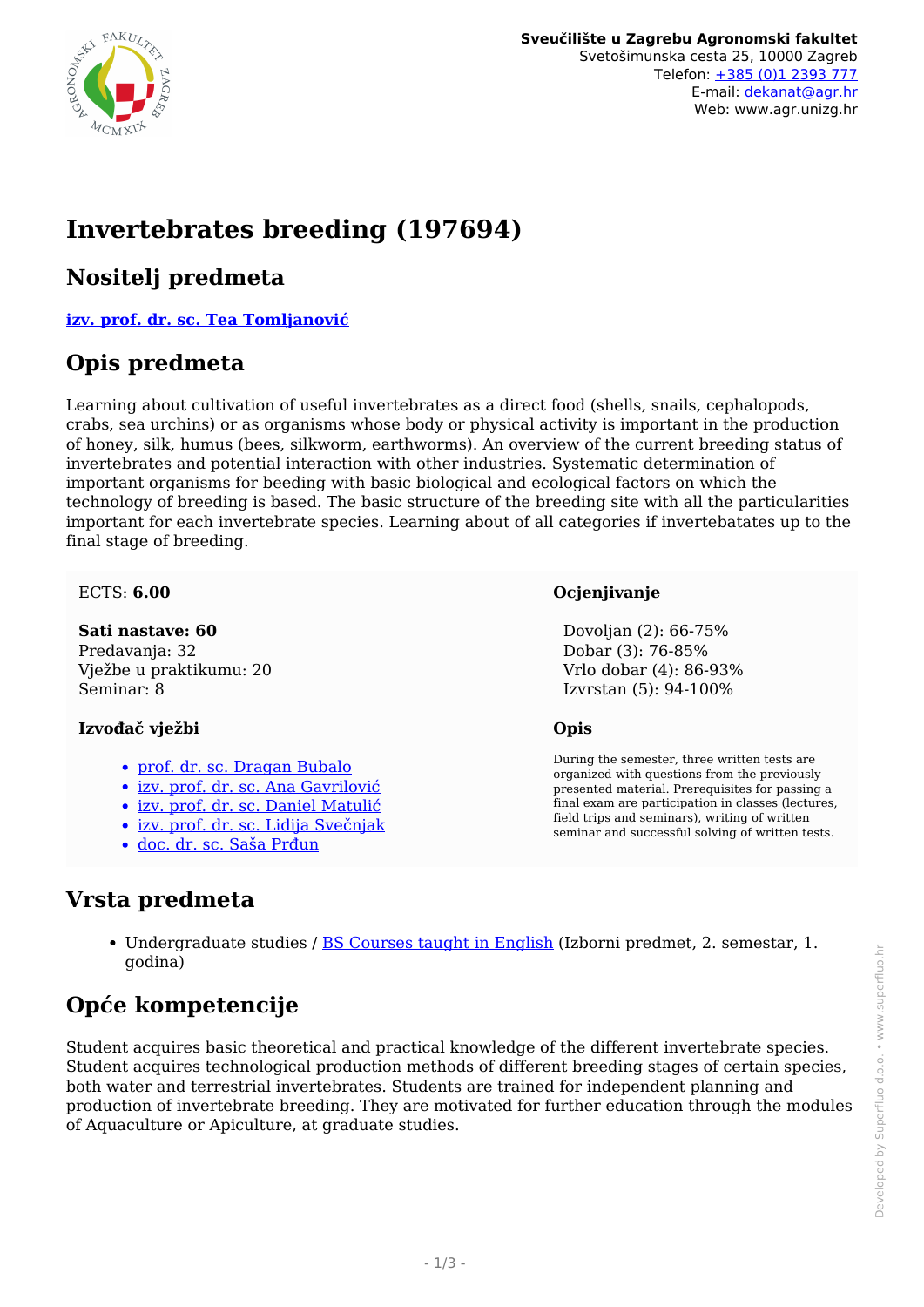

## **Oblici nastave**

- Lectures
- Field work
- Seminars
	- Students independently work on seminars, firstly by choosing titles from the offered themes, then create and present seminar work.
- Exercises

# **Ishodi učenja i način provjere**

| Ishod učenja                                                                                                                    | Način provjere                   |
|---------------------------------------------------------------------------------------------------------------------------------|----------------------------------|
| Identify the positions and trends of breeding invertebrates and<br>apply acquired knowledge in the process of their production. | Written exam, oral exam, seminar |
| Technological processes of production of different breeding<br>stages of certain invertebrates.                                 | Written exam, oral exam, seminar |
| Identify important occurrence in the cultivation of invertebrates<br>and present them in the media and publicity.               | Written exam, oral exam          |
| Accomplish field and laboratory work, study relevant literature,<br>process data, and write seminar paper.                      | Written exam, oral exam, seminar |

### **Tjedni plan nastave**

- 1. Definition of invertebrates breeding and purpose of breeding. Overview of breeding invertebrates.
- 2. Invertebrate taxonomy Taxonomic overview of invertebrates breeding species with basic organic system examination.
- 3. Earthworm Biology and ecology of the earthworm; Understanding the morphological and anatomical characteristics.
- 4. Lumbrick culture Methods of determination of basic physical and chemical indicators of habitat.
- 5. Echinodermata Biology and Ecology of Echinodermata; section, morphological measurements.
- 6. Sea urchin Breeding of sea urchin; Measurement and determination of the gonad structure; Selection of seminar topic according to agreement with each student and selection of literature.
- 7. Shellfish Biology and ecology of shellfish and various breeding technologies; Growth Methods; written exam. Growing oysters, mussels; Understanding morphological and anatomical characteristics of oysters and mussels.
- 8. Silkworm Biology and ecology of silkworm (Bombyx mori) and various breeding technologies; Growth Methods.
- 9. Environment of the farms Mutual influence of fish farms and environment, Physical chemical indicators of growing medium.
- 10. Heliculture Biology and ecology of snails, heliculture; Selection of seminar topic and literature selection.
- 11. Bumblebee Breeding bumblebee, Overview of lifeline habits ; written exam (II).
- 12. Solitary bees Breeding solitary bees; Overview of lifeline habits.
- 13. Decapod crabs Biology and ecology of decapod crabs important for breeding (shrimp) and potentially interesting (lobster and hay); Crabs section, Growing of Artemia salina and other plankton species as fish larvae primary food.
- 14. Cephalopods Breeding of cephalopods; most common diseases of cultivated invertebrates.
- 15. Seminar presentation Written exam, Seminar presentation.